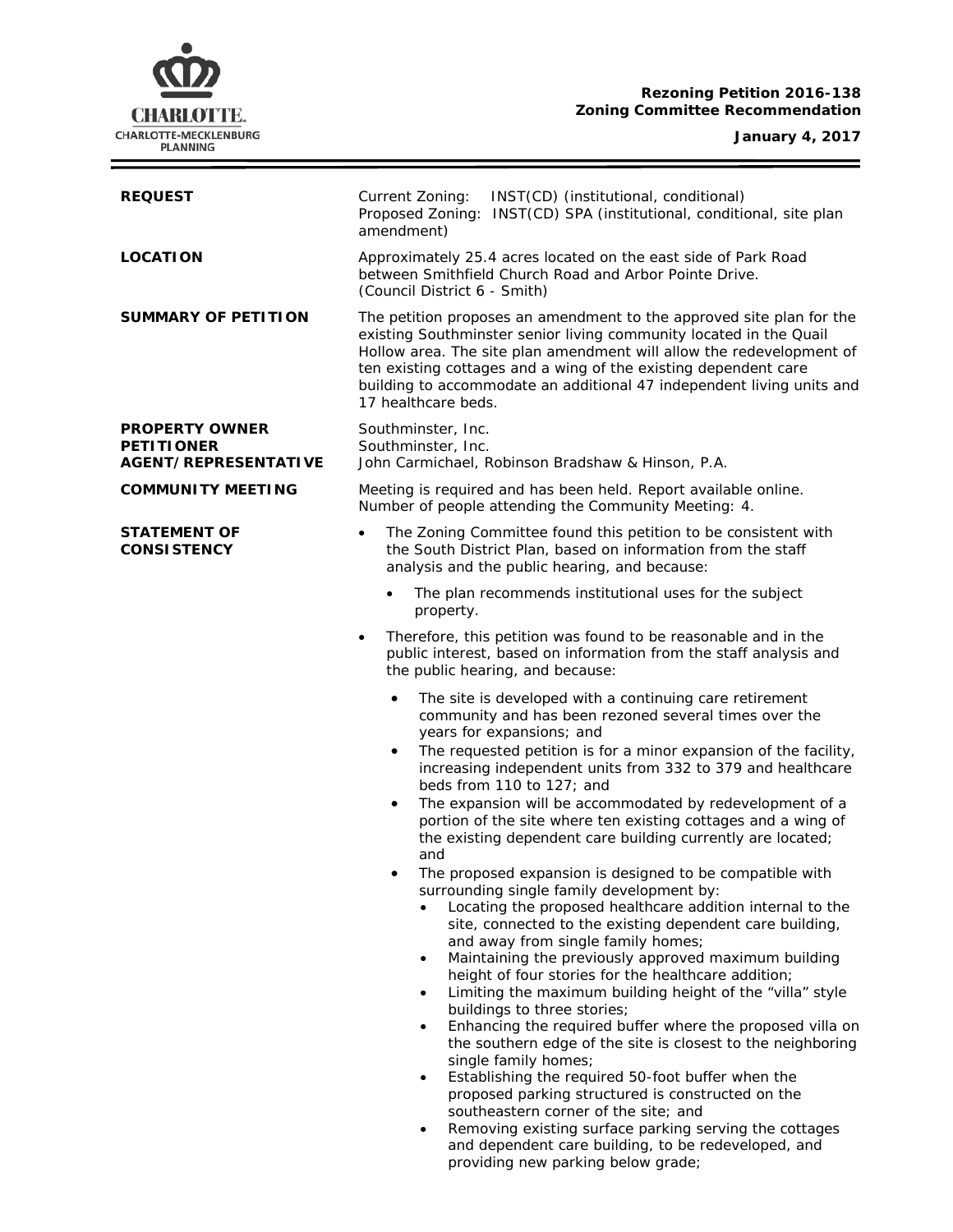|                                          | By a 7-0 vote of the Zoning Committee (motion by Majeed seconded<br>by Wiggins)                                                                                                                                                                                                                                                                                                                                                                                                                                                                                                                                                                                                                                                                                                                                                                                                                                                                                                                                                                                                                                                                                                                                                                                                                                                                                                                                                                                                                                                                                                   |  |  |  |
|------------------------------------------|-----------------------------------------------------------------------------------------------------------------------------------------------------------------------------------------------------------------------------------------------------------------------------------------------------------------------------------------------------------------------------------------------------------------------------------------------------------------------------------------------------------------------------------------------------------------------------------------------------------------------------------------------------------------------------------------------------------------------------------------------------------------------------------------------------------------------------------------------------------------------------------------------------------------------------------------------------------------------------------------------------------------------------------------------------------------------------------------------------------------------------------------------------------------------------------------------------------------------------------------------------------------------------------------------------------------------------------------------------------------------------------------------------------------------------------------------------------------------------------------------------------------------------------------------------------------------------------|--|--|--|
| <b>ZONING COMMITTEE</b><br><b>ACTION</b> | The Zoning Committee voted 7-0 to recommend APPROVAL of this<br>petition with the following modifications and subject to a commitment<br>to the construction of an eight-foot planting strip and six-foot sidewalk<br>along the entire frontage of Smithfield Church Road or portion of Park<br>Road:                                                                                                                                                                                                                                                                                                                                                                                                                                                                                                                                                                                                                                                                                                                                                                                                                                                                                                                                                                                                                                                                                                                                                                                                                                                                             |  |  |  |
|                                          | The following issues have been addressed:<br><b>Site and Building Design</b><br>1.<br>Specified the maximum height of 48 feet at the eave (65 feet at<br>the peak) for the proposed villa A1 (adjacent to the single family<br>homes). Specified the height in stories for the other villa<br>buildings.<br>2.<br>Provided a sidewalk connection from the proposed villas on the<br>northern portion of the site to the sidewalk along Smithfield<br>Church Road.<br>3.<br>Committed to revise all setback lines depicted on the site plan to<br>reflect the setback measured from the right-of-way line and from<br>the new 50-foot right-of-way along Park Road.<br><b>Transportation</b><br>4.<br>Revised the site plan to add a note specifying dedication and fee<br>simple conveyance of all rights-of-way to the City before the<br>site's first building certificate of occupancy is issued.<br>Provided 50 feet of right-of-way (measured from centerline of<br>5.<br>road) to be dedicated as a part of this rezoning.<br>Committed to revise the site plan and added a conditional note to<br>6.<br>contribute \$10,000 towards funding the design and<br>implementation of a Pedestrian Hybrid Crossing Signal on Park<br>Road between Smithfield Church Road and Arbor Pointe Drive.<br>The funding contribution will be available for a period of three<br>years, if the CDOT does not begin construction of the crossing<br>signal after that period the contribution will be refunded.<br>7.<br>Revised the site plan to add a note specifying all transportation |  |  |  |
|                                          | improvements will be constructed and approved before the site's<br>first building certificate of occupancy is issued or phased per the<br>site's development plan.<br><b>Technical Revisions</b>                                                                                                                                                                                                                                                                                                                                                                                                                                                                                                                                                                                                                                                                                                                                                                                                                                                                                                                                                                                                                                                                                                                                                                                                                                                                                                                                                                                  |  |  |  |
|                                          | <b>Land Use</b>                                                                                                                                                                                                                                                                                                                                                                                                                                                                                                                                                                                                                                                                                                                                                                                                                                                                                                                                                                                                                                                                                                                                                                                                                                                                                                                                                                                                                                                                                                                                                                   |  |  |  |
|                                          | 8.<br>Added structured parking to Note 2 under "Permitted Uses."                                                                                                                                                                                                                                                                                                                                                                                                                                                                                                                                                                                                                                                                                                                                                                                                                                                                                                                                                                                                                                                                                                                                                                                                                                                                                                                                                                                                                                                                                                                  |  |  |  |
|                                          | <b>Site and Building Design</b><br>Clarified Note 4A and added additional notes 4B-E under<br>9.<br>"Architectural Standards" to match the cross-section and describe<br>the heights of the buildings.                                                                                                                                                                                                                                                                                                                                                                                                                                                                                                                                                                                                                                                                                                                                                                                                                                                                                                                                                                                                                                                                                                                                                                                                                                                                                                                                                                            |  |  |  |
|                                          | Simplified and consolidated "Architectural Standards" Notes D<br>10.<br>through J.                                                                                                                                                                                                                                                                                                                                                                                                                                                                                                                                                                                                                                                                                                                                                                                                                                                                                                                                                                                                                                                                                                                                                                                                                                                                                                                                                                                                                                                                                                |  |  |  |
|                                          | Amended Note 5C under "Streetscape/landscaping" committing to<br>11.<br>an enhanced buffer to replace the words "enhance that portion"<br>with "provide enhanced landscaping within the portion."                                                                                                                                                                                                                                                                                                                                                                                                                                                                                                                                                                                                                                                                                                                                                                                                                                                                                                                                                                                                                                                                                                                                                                                                                                                                                                                                                                                 |  |  |  |
|                                          | Amended the rezoning site plan to identify areas where the full<br>12.<br>50-foot buffer will be maintained and established.                                                                                                                                                                                                                                                                                                                                                                                                                                                                                                                                                                                                                                                                                                                                                                                                                                                                                                                                                                                                                                                                                                                                                                                                                                                                                                                                                                                                                                                      |  |  |  |
|                                          | Identified on the site plan that areas of the existing surface<br>13.<br>parking lot in the southeast corner of the site will be removed<br>and the 50-foot buffer will be established.                                                                                                                                                                                                                                                                                                                                                                                                                                                                                                                                                                                                                                                                                                                                                                                                                                                                                                                                                                                                                                                                                                                                                                                                                                                                                                                                                                                           |  |  |  |
|                                          | Identified on the site plan the solid, dark lines along Park Road<br>14.<br>and the double, solid line along Smithfield Church Road.                                                                                                                                                                                                                                                                                                                                                                                                                                                                                                                                                                                                                                                                                                                                                                                                                                                                                                                                                                                                                                                                                                                                                                                                                                                                                                                                                                                                                                              |  |  |  |
|                                          | Added a note that the existing pedestrian crossing on Smithfield<br>15.<br>Church Road will be connected to the sidewalk along the south<br>side of Smithfield Church.                                                                                                                                                                                                                                                                                                                                                                                                                                                                                                                                                                                                                                                                                                                                                                                                                                                                                                                                                                                                                                                                                                                                                                                                                                                                                                                                                                                                            |  |  |  |
|                                          | Removed the wide pedestrian entry shown on the eastern side of<br>16.<br>the healthcare building.                                                                                                                                                                                                                                                                                                                                                                                                                                                                                                                                                                                                                                                                                                                                                                                                                                                                                                                                                                                                                                                                                                                                                                                                                                                                                                                                                                                                                                                                                 |  |  |  |
|                                          | Changed the maximum detached light height from 18 feet to 21<br>17.<br>feet to match industry standards.                                                                                                                                                                                                                                                                                                                                                                                                                                                                                                                                                                                                                                                                                                                                                                                                                                                                                                                                                                                                                                                                                                                                                                                                                                                                                                                                                                                                                                                                          |  |  |  |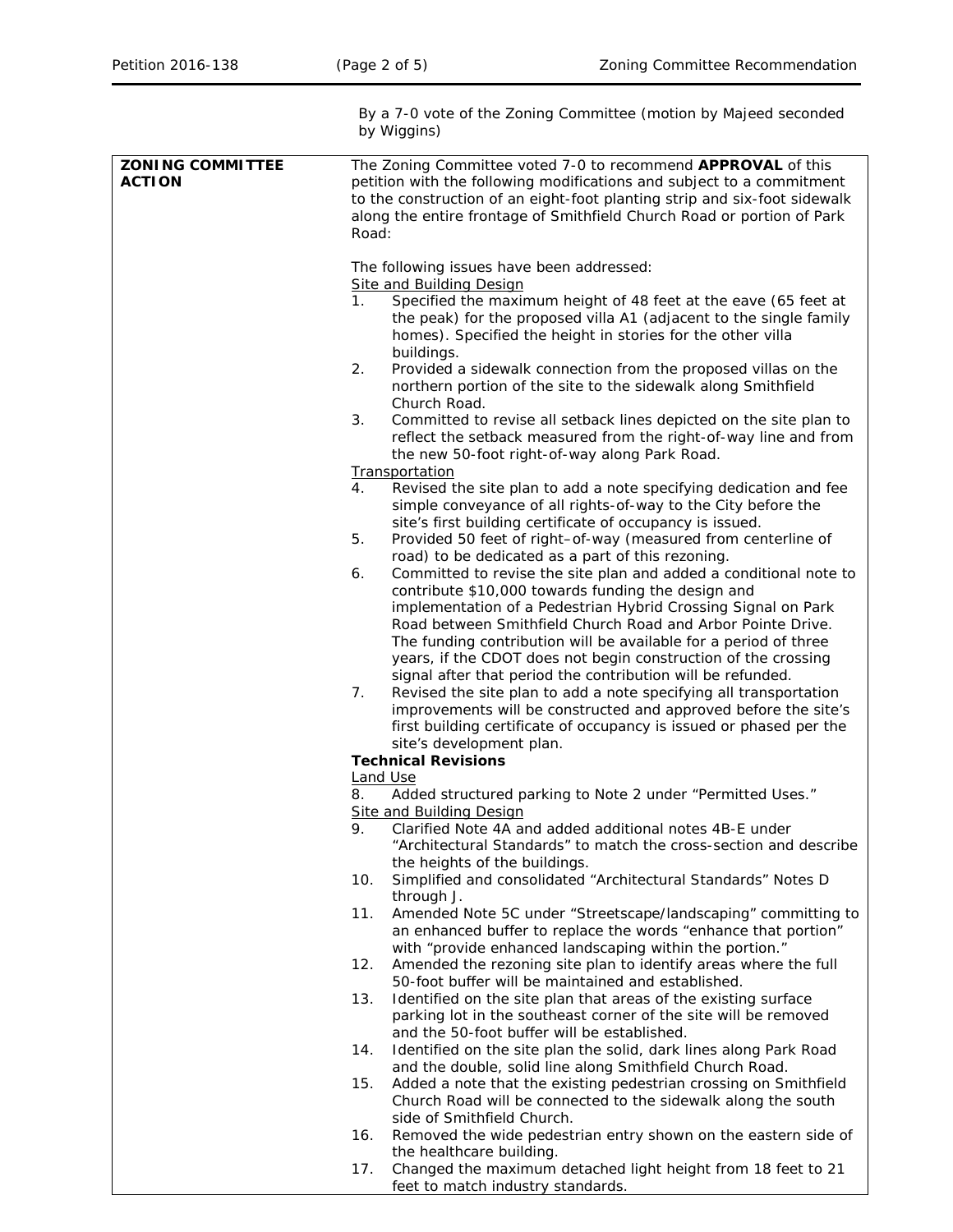|                                              | Amended the building elevations for the villas.<br>18.                                                                                                                                                                                                                                                                                                                                                                  |                                                               |  |  |  |
|----------------------------------------------|-------------------------------------------------------------------------------------------------------------------------------------------------------------------------------------------------------------------------------------------------------------------------------------------------------------------------------------------------------------------------------------------------------------------------|---------------------------------------------------------------|--|--|--|
|                                              | Identified and showed the existing pedestrian crossing on<br>19.                                                                                                                                                                                                                                                                                                                                                        |                                                               |  |  |  |
|                                              | Smithfield Church Road.                                                                                                                                                                                                                                                                                                                                                                                                 |                                                               |  |  |  |
|                                              |                                                                                                                                                                                                                                                                                                                                                                                                                         |                                                               |  |  |  |
| <b>VOTE</b>                                  | Motion/Second:                                                                                                                                                                                                                                                                                                                                                                                                          | Wiggins / Majeed                                              |  |  |  |
|                                              | Yeas:                                                                                                                                                                                                                                                                                                                                                                                                                   | Eschert, Labovitz, Lathrop, Majeed, Wiggins,                  |  |  |  |
|                                              |                                                                                                                                                                                                                                                                                                                                                                                                                         | Watkins, Spencer                                              |  |  |  |
|                                              | Nays:                                                                                                                                                                                                                                                                                                                                                                                                                   | <b>None</b>                                                   |  |  |  |
|                                              | Absent:                                                                                                                                                                                                                                                                                                                                                                                                                 | <b>None</b>                                                   |  |  |  |
|                                              | Recused:                                                                                                                                                                                                                                                                                                                                                                                                                | <b>None</b>                                                   |  |  |  |
| <b>ZONING COMMITTEE</b><br><b>DISCUSSION</b> | Staff provided a summary of the petition and the changes since the<br>public hearing, and also indicated that this petition is consistent with<br>the <i>South District Plan</i> recommendation for institutional use. Staff<br>noted the petitioner had committed to addressing all issues except the<br>requested for the construction of a planting strip and sidewalk along<br>Park Road or Smithfield Church Road. |                                                               |  |  |  |
|                                              | CDOT staff noted the petitioner had agreed to provide \$10,000 in<br>funding towards the design and construction of the pedestrian crossing<br>signal along Park Road, and the funding will be available for a<br>three-year period. If construction hasn't begun within that period the<br>contribution will be returned.                                                                                              |                                                               |  |  |  |
| <b>STAFF OPINION</b>                         |                                                                                                                                                                                                                                                                                                                                                                                                                         | Staff agrees with the recommendation of the Zoning Committee. |  |  |  |

## **FINAL STAFF ANALYSIS**

#### **(Pre-Hearing Analysis online at [www.rezoning.org\)](http://www.rezoning.org/)**

### **PLANNING STAFF REVIEW**

### • **Proposed Request Details**

- The site plan amendment contains the following changes:
- Replaces ten cottage style buildings, associated parking, and a surface parking lot with seven villa style buildings. Specifies the maximum height of 48 feet at the eave (65 feet at the peak) for the proposed villa A1 (adjacent to the single family homes). Limits the height of the other villas to three stories with one level of parking under the buildings with portions of the parking being below grade. Parking access will be located at grade.
- Replaces a wing of the existing dependent care building with a healthcare wing containing any combination of assisted living, skilled nursing and hospice beds. Limits the maximum height of the addition to four stories and provides parking under the building, below grade.
- Proposes the following changes to the allowed number of units and beds.

| <b>Use</b>                    | <b>Entitled</b> | Existing<br>built | <b>Proposed</b><br>Total | Increase over<br>entitled/existing built |
|-------------------------------|-----------------|-------------------|--------------------------|------------------------------------------|
| Independent<br>dwelling units | 332             | 259               | 379                      | 47/120                                   |
| Healthcare<br>beds            | 110             | 95                | 127                      | 17/32                                    |

- Proposes replacing an existing surface parking lot located in the southeast corner of the site with a structured parking facility with one level of parking below grade and a level at grade.
- Provides a conceptual elevation with proposed building materials identified for one façade of the villas and commits that all other villa facades will be substantially similar.
- Provides a conceptual elevation with proposed building materials identified for the eastern elevation of the healthcare addition and commits that all other facades of the healthcare addition will be substantially similar.
- Provides a cross-section depicting the southern elevation of the southernmost villa showing the relationship between the building and grade.
- Maintains the existing buffer variances approved by the Zoning Board of Adjustment along the southern and eastern boundary lines and adjacent to the Quail Hollow Presbyterian Church.
- Commits to establishing the required 50-foot buffer in the areas where changes will be made to the surface parking lot to accommodate the structured parking facility at the southeast corner of the site at the time the structured parking facility is constructed.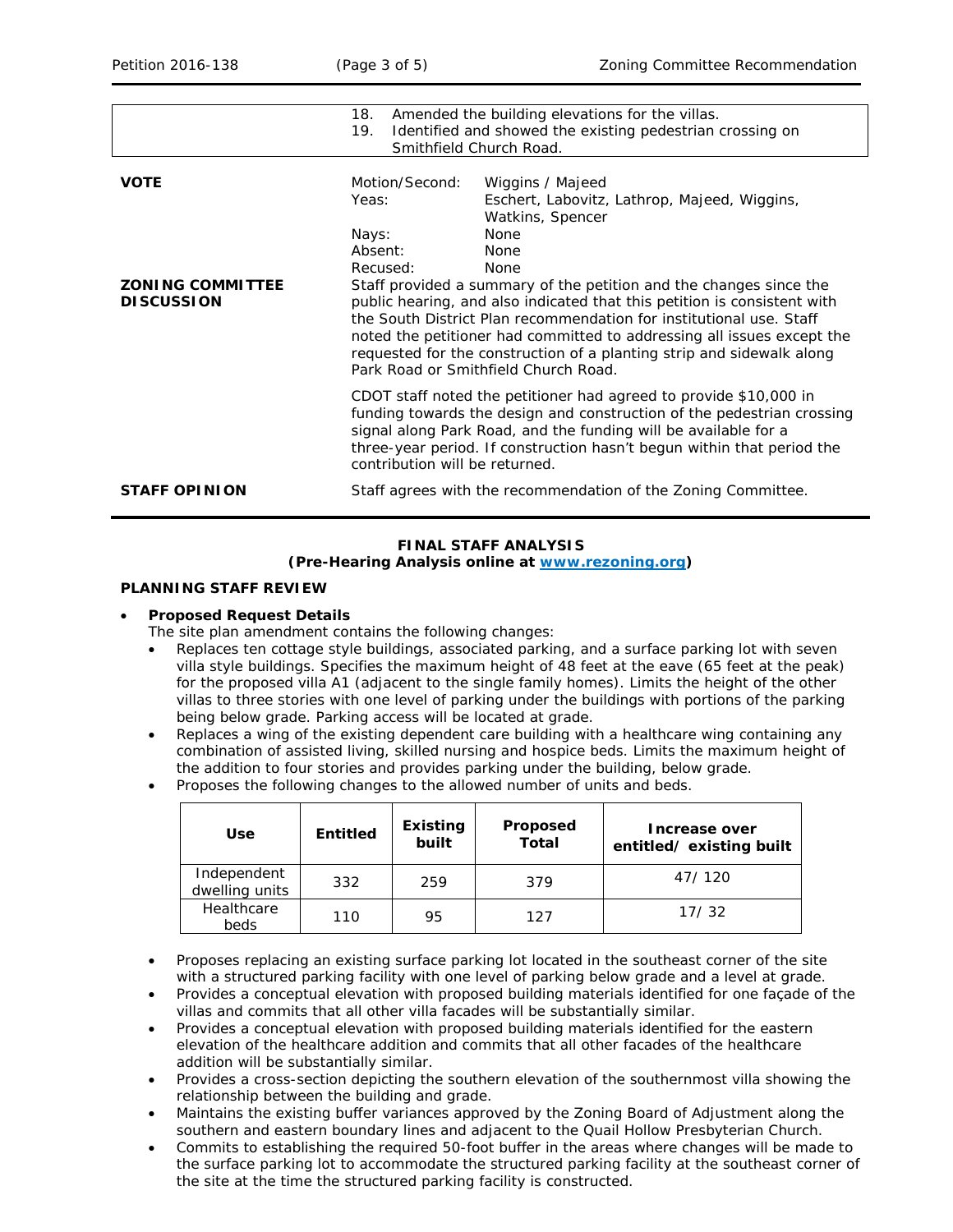- Commits to providing additional tree planting within a portion of the 50-foot buffer between the proposed southernmost villa and the adjacent single family homes south of the site.
- Commits to the construction of a new bus waiting pad along Park Road.
- Commits to providing \$10,000 of funding to CDOT for the design and construction of a pedestrian crossing signal along Park Road, available for a period of three-years. If CDOT does not begin construction of the crossing signal at the end of the three-year period the contribution will be refunded.
- Provides a network of internal sidewalks and connections to the public sidewalk as depicted on the site plan.
- Commits that all newly installed lighting, excluding street lights and low decorative lighting, will be fully capped, shielded and downwardly directed. Limits the maximum height of any newly installed freestanding lighting to 21 feet. Specifies that any lighting attached to new structures and additions will be decorative.

# • **Public Plans and Policies**

• The *South District Plan* (1992) recommends institutional use for the subject parcel, recognizing the site's long-term use as a continuing care retirement community.

# • **TRANSPORTATION CONSIDERATIONS**

- The site is located at the signalized intersection of a six-lane major thoroughfare with bike lanes and a three-lane major collector adjacent to a three schools. This community has contacted CDOT requesting a pedestrian crossing to the high school for volunteer activities. While the high school entrance drive is directly across the street from this community, the nearest signalized crossings are approximately 900 feet in either direction. CDOT safety staff has determined that a pedestrian hybrid beacon is the appropriate crossing treatment to allow safer crossings for pedestrians.
- **Vehicle Trip Generation:**

Current Zoning:

Existing Use: 1120 trips per day (based on 259 independent units, 95 healthcare beds). Entitlement: 1470 trips per day (based on 342 independent units, and 110 healthcare beds). Proposed Zoning: 1640 trips per day (based on 379 independent units, 115 healthcare beds).

### **DEPARTMENT COMMENTS** (see full department reports online)

- **Charlotte Area Transit System:** No issues.
- **Charlotte Department of Neighborhood & Business Services:** No issues.
- **Charlotte Fire Department:** No issues.
- **Charlotte-Mecklenburg Schools:** Not applicable.
- **Charlotte-Mecklenburg Storm Water Services:** No issues.
- **Charlotte Water:** Charlotte Water has water system availability via an existing eight-inch water distribution main located along Smithfield Church Road and an existing 12-inch water distribution main located along Park Road. Charlotte Water currently does not have sewer system availability for the parcels under review. The closest available sewer main is approximately 450 feet north of parcel 209-51-113 on Park Road.

Note: Charlotte Water indicates that their comment for sewer availability does not take into account any lateral connections that may service the site.

- **Engineering and Property Management:** The proposed site development and redevelopment depicted on the rezoning plans will be subject to the Charlotte Post-Construction Stormwater Ordinance. Upon approval of the proposed rezoning petition, no further grandfathering of development/redevelopment on the site will be allowed on the basis of rezoning approvals prior to July 1, 2008.
- **Mecklenburg County Land Use and Environmental Services Agency:** No comments received.
- **Mecklenburg County Parks and Recreation Department:** No comments received.

### **Attachments Online at www.rezoning.org**

- Application
- Site Plan
- Pre-Hearing Staff Analysis